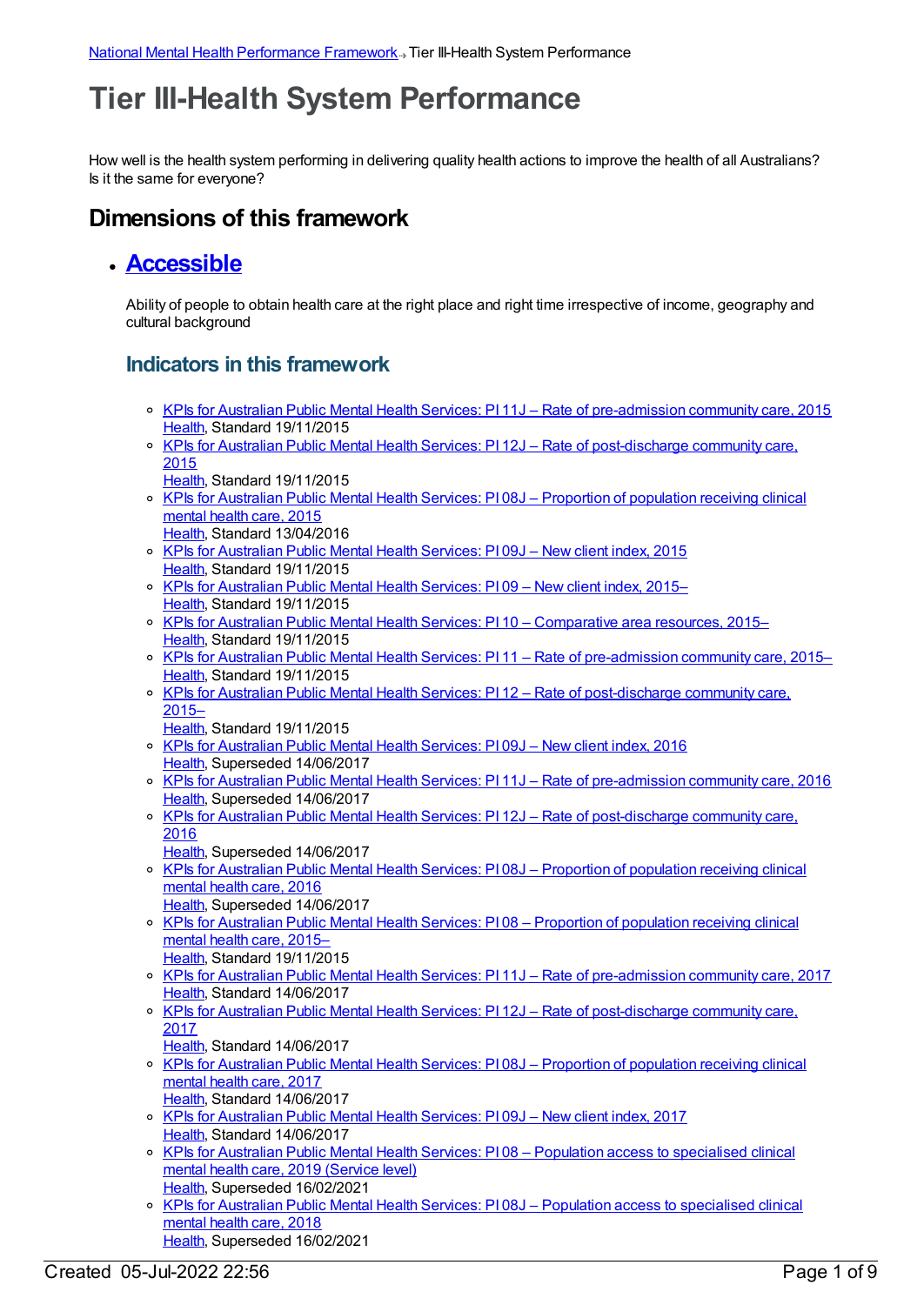- KPIs for [Australian](https://meteor.aihw.gov.au/content/692991) Public Mental Health Services: PI 09J Mental health new client index, 2018 [Health](https://meteor.aihw.gov.au/RegistrationAuthority/12), Superseded 16/02/2021
- o KPIs for Australian Public Mental Health Services: PI 11J [Pre-admission](https://meteor.aihw.gov.au/content/692993) community mental health care, 2018
- [Health](https://meteor.aihw.gov.au/RegistrationAuthority/12), Superseded 16/02/2021
- o KPIs for Australian Public Mental Health Services: PI 12J [Post-discharge](https://meteor.aihw.gov.au/content/692995) community mental health care, 2018
	- [Health](https://meteor.aihw.gov.au/RegistrationAuthority/12), Superseded 16/02/2021
- o KPIs for Australian Public Mental Health Services: PI 08 Population access to [specialised](https://meteor.aihw.gov.au/content/630413) clinical mental health care, 2018 (Service level) [Health](https://meteor.aihw.gov.au/RegistrationAuthority/12), Superseded 16/02/2021
- KPIs for [Australian](https://meteor.aihw.gov.au/content/633042) Public Mental Health Services: PI 09 New Client Index, 2018 (Service level) [Health](https://meteor.aihw.gov.au/RegistrationAuthority/12), Superseded 16/02/2021
- KPIs for Australian Public Mental Health Services: PI 10 [Comparative](https://meteor.aihw.gov.au/content/693359) area resources, 2018 (Service level)
	- [Health](https://meteor.aihw.gov.au/RegistrationAuthority/12), Superseded 16/02/2021
- KPIs for Australian Public Mental Health Services: PI 08J Population access to [specialised](https://meteor.aihw.gov.au/content/709390) clinical mental health care, 2019
- [Health](https://meteor.aihw.gov.au/RegistrationAuthority/12), Superseded 16/02/2021 KPIs for [Australian](https://meteor.aihw.gov.au/content/709396) Public Mental Health Services: PI 09J – Mental health new client index, 2019 [Health](https://meteor.aihw.gov.au/RegistrationAuthority/12), Superseded 16/02/2021
- KPIs for Australian Public Mental Health Services: PI 12J [Post-discharge](https://meteor.aihw.gov.au/content/709386) community mental health care, 2019
- [Health](https://meteor.aihw.gov.au/RegistrationAuthority/12), Superseded 16/02/2021
- o KPIs for [Australian](https://meteor.aihw.gov.au/content/712088) Public Mental Health Services: PI09 Mental health New client index, 2019 (Service level)
	- [Health](https://meteor.aihw.gov.au/RegistrationAuthority/12), Superseded 16/02/2021
- o KPIs for Australian Public Mental Health Services: PI 10 [Comparative](https://meteor.aihw.gov.au/content/712084) area resources, 2019 (Service level)
	- [Health](https://meteor.aihw.gov.au/RegistrationAuthority/12), Superseded 16/02/2021
- KPIs for Australian Public Mental Health Services: PI 11J [Pre-admission](https://meteor.aihw.gov.au/content/709384) community mental health care, 2019
	- [Health](https://meteor.aihw.gov.au/RegistrationAuthority/12), Superseded 16/02/2021
- o KPIs for Australian Public Mental Health Services: PI 12 [Post-discharge](https://meteor.aihw.gov.au/content/712101) community mental health care, 2019 (Service level)
	- [Health](https://meteor.aihw.gov.au/RegistrationAuthority/12), Superseded 16/02/2021
- o KPIs for Australian Public Mental Health Services: PI 12 [Post-discharge](https://meteor.aihw.gov.au/content/633048) community mental health care, 2018 (Service level)
	- [Health](https://meteor.aihw.gov.au/RegistrationAuthority/12), Superseded 16/02/2021
- o KPIs for Australian Public Mental Health Services: PI 11 [Pre-admission](https://meteor.aihw.gov.au/content/712104) community mental health care, 2019 (Service level)
- [Health](https://meteor.aihw.gov.au/RegistrationAuthority/12), Superseded 16/02/2021 KPIs for Australian Public Mental Health Services: PI 11 – [Pre-admission](https://meteor.aihw.gov.au/content/633046) community mental health care, 2018 (Service level) [Health](https://meteor.aihw.gov.au/RegistrationAuthority/12), Superseded 16/02/2021

# **[Appropriate](https://meteor.aihw.gov.au/content/584871)**

The care, intervention or action provided is relevant to the consumer's and/or carer's needs and based on established standards

- KPIs for [Australian](https://meteor.aihw.gov.au/content/584306) Public Mental Health Services: PI 04J Average length of acute inpatient stay, 2015 [Health](https://meteor.aihw.gov.au/RegistrationAuthority/12), Standard 19/11/2015
- KPIs for Australian Public Mental Health Services: PI 06J Average treatment days per [three-month](https://meteor.aihw.gov.au/content/597095) community care period, 2015 [Health](https://meteor.aihw.gov.au/RegistrationAuthority/12), Standard 19/11/2015
- KPIs for Australian Public Mental Health Services: PI 03J National Service Standards [compliance,](https://meteor.aihw.gov.au/content/583786) 2015
- [Health](https://meteor.aihw.gov.au/RegistrationAuthority/12), Standard 19/11/2015
- KPIs for [Australian](https://meteor.aihw.gov.au/content/596858) Public Mental Health Services: PI 15J Rate of seclusion, 2015 [Health](https://meteor.aihw.gov.au/RegistrationAuthority/12), Standard 19/11/2015
- KPIs for Australian Public Mental Health Services: PI 03 National Service Standards [compliance,](https://meteor.aihw.gov.au/content/596823) 2015–
- [Health](https://meteor.aihw.gov.au/RegistrationAuthority/12), Standard 19/11/2015
- o KPIs for [Australian](https://meteor.aihw.gov.au/content/584068) Public Mental Health Services: PI 04 Average length of acute inpatient stay, 2015–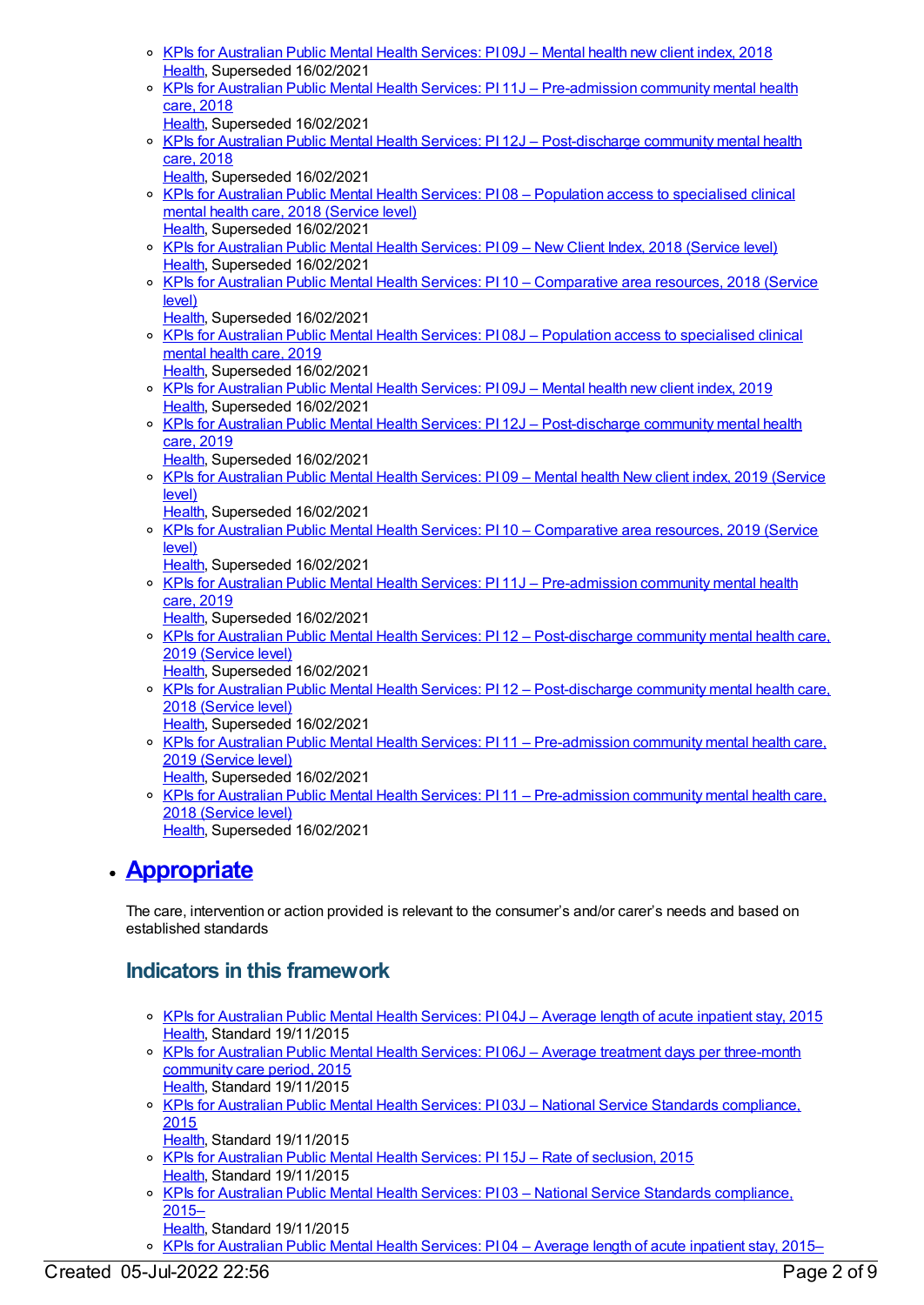[Health](https://meteor.aihw.gov.au/RegistrationAuthority/12), Standard 19/11/2015

- o KPIs for Australian Public Mental Health Services: PI 06 Average treatment days per [three-month](https://meteor.aihw.gov.au/content/584195) community care period, 2015– [Health](https://meteor.aihw.gov.au/RegistrationAuthority/12), Standard 19/11/2015
- o KPIs for [Australian](https://meteor.aihw.gov.au/content/584248) Public Mental Health Services: PI 15 Rate of seclusion, 2015– [Health](https://meteor.aihw.gov.au/RegistrationAuthority/12), Standard 19/11/2015
- o KPIs for Australian Public Mental Health Services: PI 03J National Service Standards [compliance,](https://meteor.aihw.gov.au/content/630362) 2016
	- [Health](https://meteor.aihw.gov.au/RegistrationAuthority/12), Superseded 14/06/2017
- o KPIs for [Australian](https://meteor.aihw.gov.au/content/630367) Public Mental Health Services: PI 04J Average length of acute inpatient stay, 2016 [Health](https://meteor.aihw.gov.au/RegistrationAuthority/12), Superseded 14/06/2017
- KPIs for Australian Public Mental Health Services: PI 06J Average treatment days per [three-month](https://meteor.aihw.gov.au/content/630375) community care period, 2016 [Health](https://meteor.aihw.gov.au/RegistrationAuthority/12), Superseded 14/06/2017
- KPIs for [Australian](https://meteor.aihw.gov.au/content/630396) Public Mental Health Services: PI 15J Rate of seclusion, 2016 [Health](https://meteor.aihw.gov.au/RegistrationAuthority/12), Superseded 14/06/2017
- KPIs for [Australian](https://meteor.aihw.gov.au/content/663842) Public Mental Health Services: PI 15J Rate of seclusion, 2017 [Health](https://meteor.aihw.gov.au/RegistrationAuthority/12), Standard 14/06/2017
- o KPIs for Australian Public Mental Health Services: PI 03J National Service Standards [compliance,](https://meteor.aihw.gov.au/content/663808) 2017
- [Health](https://meteor.aihw.gov.au/RegistrationAuthority/12), Standard 14/06/2017
- KPIs for [Australian](https://meteor.aihw.gov.au/content/663813) Public Mental Health Services: PI 04J Average length of acute inpatient stay, 2017 [Health](https://meteor.aihw.gov.au/RegistrationAuthority/12), Standard 14/06/2017
- o KPIs for Australian Public Mental Health Services: PI 06J Average treatment days per [three-month](https://meteor.aihw.gov.au/content/663819) community care period, 2017 [Health](https://meteor.aihw.gov.au/RegistrationAuthority/12), Standard 14/06/2017
- KPIs for Australian Public Mental Health Services: PI 03 National Mental Health Service [Standards](https://meteor.aihw.gov.au/content/712095) compliance, 2019 (Service level) [Health](https://meteor.aihw.gov.au/RegistrationAuthority/12), Superseded 16/02/2021
- KPIs for Australian Public Mental Health Services: PI 03J National Mental Health Service [Standards](https://meteor.aihw.gov.au/content/692978) compliance, 2018
- [Health](https://meteor.aihw.gov.au/RegistrationAuthority/12), Superseded 16/02/2021 o KPIs for Australian Public Mental Health Services: PI 03 - National Mental Health Service Standards [compliance,](https://meteor.aihw.gov.au/content/633021) 2018 (Service level)
- [Health](https://meteor.aihw.gov.au/RegistrationAuthority/12), Superseded 16/02/2021 KPIs for [Australian](https://meteor.aihw.gov.au/content/633023) Public Mental Health Services: PI 04 – Average length of acute mental health inpatient
- stay, 2018 (Service level) [Health](https://meteor.aihw.gov.au/RegistrationAuthority/12), Superseded 16/02/2021
- o KPIs for Australian Public Mental Health Services: PI06 Average treatment days per [three-month](https://meteor.aihw.gov.au/content/633033) community mental health care period, 2018 (Service level) [Health](https://meteor.aihw.gov.au/RegistrationAuthority/12), Superseded 16/02/2021
- o KPIs for Australian Public Mental Health Services: PI 03J National Mental Health Service Standards [compliance,](https://meteor.aihw.gov.au/content/709392) 2019
- [Health](https://meteor.aihw.gov.au/RegistrationAuthority/12), Superseded 16/02/2021 KPIs for [Australian](https://meteor.aihw.gov.au/content/709403) Public Mental Health Services: PI 04J – Average length of acute mental health inpatient stay, 2019
- [Health](https://meteor.aihw.gov.au/RegistrationAuthority/12), Superseded 16/02/2021 <sup>o</sup> KPIs for [Australian](https://meteor.aihw.gov.au/content/712076) Public Mental Health Services: PI 04 – Average length of acute mental health inpatient stay, 2019 (Service level) [Health](https://meteor.aihw.gov.au/RegistrationAuthority/12), Superseded 16/02/2021
- o KPIs for Australian Public Mental Health Services: PI06 Average treatment days per [three-month](https://meteor.aihw.gov.au/content/712078) community mental health care period, 2019 (Service level) [Health](https://meteor.aihw.gov.au/RegistrationAuthority/12), Superseded 16/02/2021
- KPIs for [Australian](https://meteor.aihw.gov.au/content/712110) Public Mental Health Services: PI 15 Seclusion rate, 2019 (Service level) [Health](https://meteor.aihw.gov.au/RegistrationAuthority/12), Superseded 16/02/2021
- o KPIs for [Australian](https://meteor.aihw.gov.au/content/633052) Public Mental Health Services: PI 15 Seclusion rate, 2018 (Service level) [Health](https://meteor.aihw.gov.au/RegistrationAuthority/12), Superseded 16/02/2021
- KPIs for [Australian](https://meteor.aihw.gov.au/content/692981) Public Mental Health Services: PI 04J Average length of acute mental health inpatient stay, 2018
- [Health](https://meteor.aihw.gov.au/RegistrationAuthority/12), Superseded 16/02/2021
- o KPIs for Australian Public Mental Health Services: PI 06J Average treatment days per [three-month](https://meteor.aihw.gov.au/content/692985) community mental health care period, 2018 [Health](https://meteor.aihw.gov.au/RegistrationAuthority/12), Superseded 16/02/2021
- o KPIs for Australian Public Mental Health Services: PI 06J Average treatment days per [three-month](https://meteor.aihw.gov.au/content/709400) community mental health care period, 2019 [Health](https://meteor.aihw.gov.au/RegistrationAuthority/12), Superseded 16/02/2021
- o KPIs for [Australian](https://meteor.aihw.gov.au/content/693910) Public Mental Health Services: PI 16J Restraint rate, 2018 [Health](https://meteor.aihw.gov.au/RegistrationAuthority/12), Superseded 16/02/2021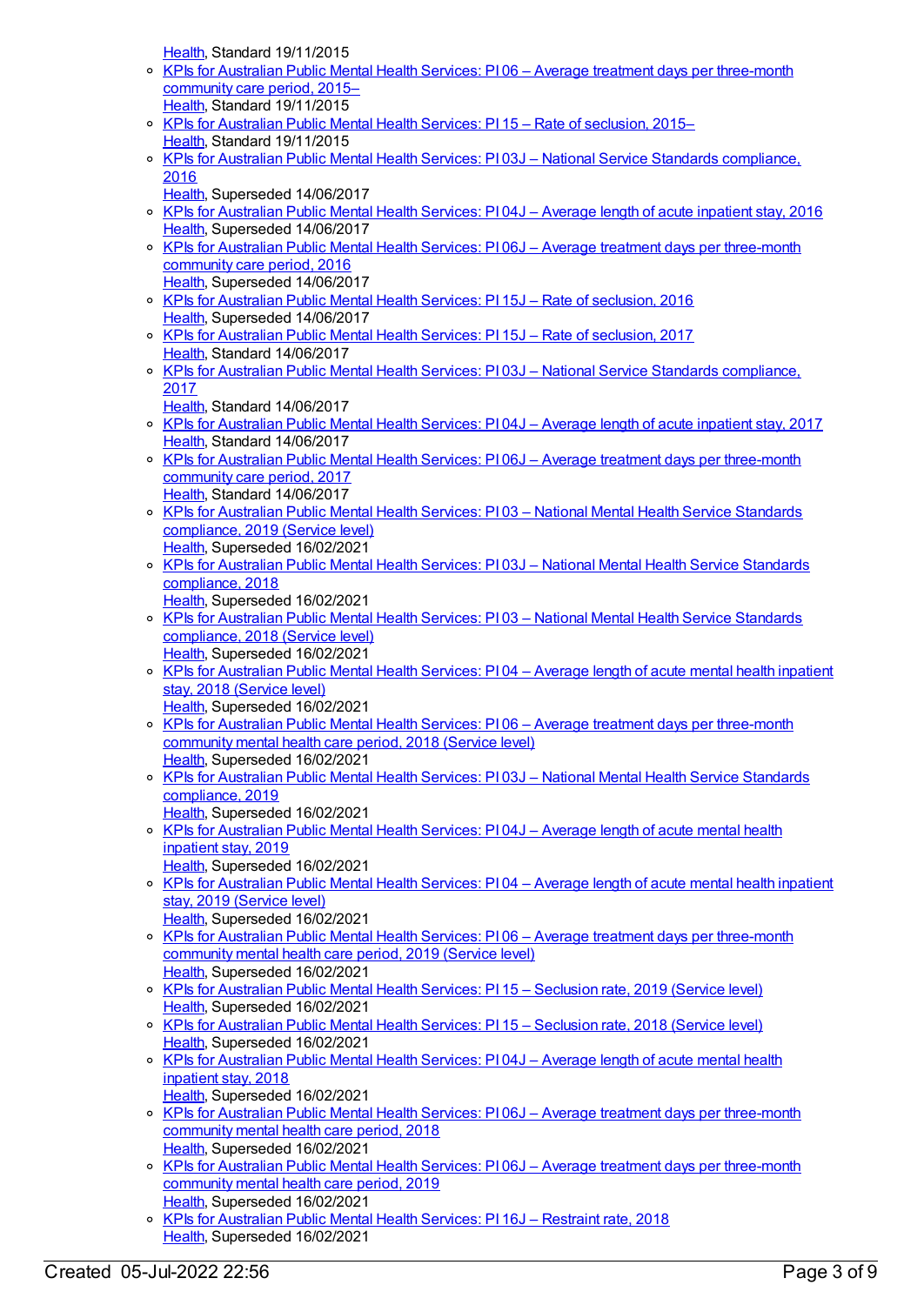- KPIs for [Australian](https://meteor.aihw.gov.au/content/693971) Public Mental Health Services: PI 16 Restraint rate, 2018 (Service level) [Health](https://meteor.aihw.gov.au/RegistrationAuthority/12), Superseded 16/02/2021
- o KPIs for [Australian](https://meteor.aihw.gov.au/content/712107) Public Mental Health Services: PI 16 Restraint rate, 2019 (Service level) [Health](https://meteor.aihw.gov.au/RegistrationAuthority/12), Superseded 16/02/2021
- o KPIs for [Australian](https://meteor.aihw.gov.au/content/709382) Public Mental Health Services: PI 16J Restraint rate, 2019 [Health](https://meteor.aihw.gov.au/RegistrationAuthority/12), Superseded 16/02/2021
- o KPIs for [Australian](https://meteor.aihw.gov.au/content/709380) Public Mental Health Services: PI 15J Seclusion rate, 2019 [Health](https://meteor.aihw.gov.au/RegistrationAuthority/12), Superseded 16/02/2021
- o KPIs for [Australian](https://meteor.aihw.gov.au/content/692999) Public Mental Health Services: PI 15J Seclusion rate, 2018 [Health](https://meteor.aihw.gov.au/RegistrationAuthority/12), Superseded 16/02/2021

# **[Capable](https://meteor.aihw.gov.au/content/584863)**

An individual or service's capacity to provide a health service based on skills and knowledge

#### **Indicators in this framework**

- o KPIs for Australian Public Mental Health Services: PI 13 Consumer outcomes [participation,](https://meteor.aihw.gov.au/content/596814) 2015– [Health](https://meteor.aihw.gov.au/RegistrationAuthority/12), Standard 19/11/2015
- KPIs for Australian Public Mental Health Services: PI 03J National Service Standards [compliance,](https://meteor.aihw.gov.au/content/583786) 2015
	- [Health](https://meteor.aihw.gov.au/RegistrationAuthority/12), Standard 19/11/2015
- KPIs for Australian Public Mental Health Services: PI 14J Outcomes [readiness,](https://meteor.aihw.gov.au/content/597117) 2015 [Health](https://meteor.aihw.gov.au/RegistrationAuthority/12), Standard 19/11/2015
- KPIs for Australian Public Mental Health Services: PI 03 National Service Standards [compliance,](https://meteor.aihw.gov.au/content/596823) 2015–
	- [Health](https://meteor.aihw.gov.au/RegistrationAuthority/12), Standard 19/11/2015
- o KPIs for Australian Public Mental Health Services: PI 14 Outcomes [readiness,](https://meteor.aihw.gov.au/content/584245) 2015-[Health](https://meteor.aihw.gov.au/RegistrationAuthority/12), Standard 19/11/2015
- KPIs for Australian Public Mental Health Services: PI 03J National Service Standards [compliance,](https://meteor.aihw.gov.au/content/630362) 2016
- [Health](https://meteor.aihw.gov.au/RegistrationAuthority/12), Superseded 14/06/2017
- o KPIs for Australian Public Mental Health Services: PI 14J Outcomes [readiness,](https://meteor.aihw.gov.au/content/630394) 2016 [Health](https://meteor.aihw.gov.au/RegistrationAuthority/12), Superseded 14/06/2017
- KPIs for Australian Public Mental Health Services: PI 14J Outcomes [readiness,](https://meteor.aihw.gov.au/content/663840) 2017 [Health](https://meteor.aihw.gov.au/RegistrationAuthority/12), Standard 14/06/2017
- o KPIs for Australian Public Mental Health Services: PI 03J National Service Standards [compliance,](https://meteor.aihw.gov.au/content/663808) 2017
	- [Health](https://meteor.aihw.gov.au/RegistrationAuthority/12), Standard 14/06/2017
- o KPIs for Australian Public Mental Health Services: PI 03 National Mental Health Service Standards [compliance,](https://meteor.aihw.gov.au/content/712095) 2019 (Service level) [Health](https://meteor.aihw.gov.au/RegistrationAuthority/12), Superseded 16/02/2021
- o KPIs for Australian Public Mental Health Services: PI 03J National Mental Health Service Standards [compliance,](https://meteor.aihw.gov.au/content/692978) 2018 [Health](https://meteor.aihw.gov.au/RegistrationAuthority/12), Superseded 16/02/2021
- o KPIs for Australian Public Mental Health Services: PI 03 National Mental Health Service [Standards](https://meteor.aihw.gov.au/content/633021) compliance, 2018 (Service level) [Health](https://meteor.aihw.gov.au/RegistrationAuthority/12), Superseded 16/02/2021
- KPIs for Australian Public Mental Health Services: PI 13 Mental health consumer outcomes [participation,](https://meteor.aihw.gov.au/content/693357) 2018 (Service level) [Health](https://meteor.aihw.gov.au/RegistrationAuthority/12), Superseded 16/02/2021
- o KPIs for Australian Public Mental Health Services: PI 03J National Mental Health Service Standards [compliance,](https://meteor.aihw.gov.au/content/709392) 2019 [Health](https://meteor.aihw.gov.au/RegistrationAuthority/12), Superseded 16/02/2021
- o KPIs for Australian Public Mental Health Services: PI 13 Mental health consumer outcomes [participation,](https://meteor.aihw.gov.au/content/712086) 2019 (Service level) [Health](https://meteor.aihw.gov.au/RegistrationAuthority/12), Superseded 16/02/2021

## **[Continuous](https://meteor.aihw.gov.au/content/584864)**

Ability to provide uninterrupted, coordinated care or service across programs, practitioners, organisations and levels over time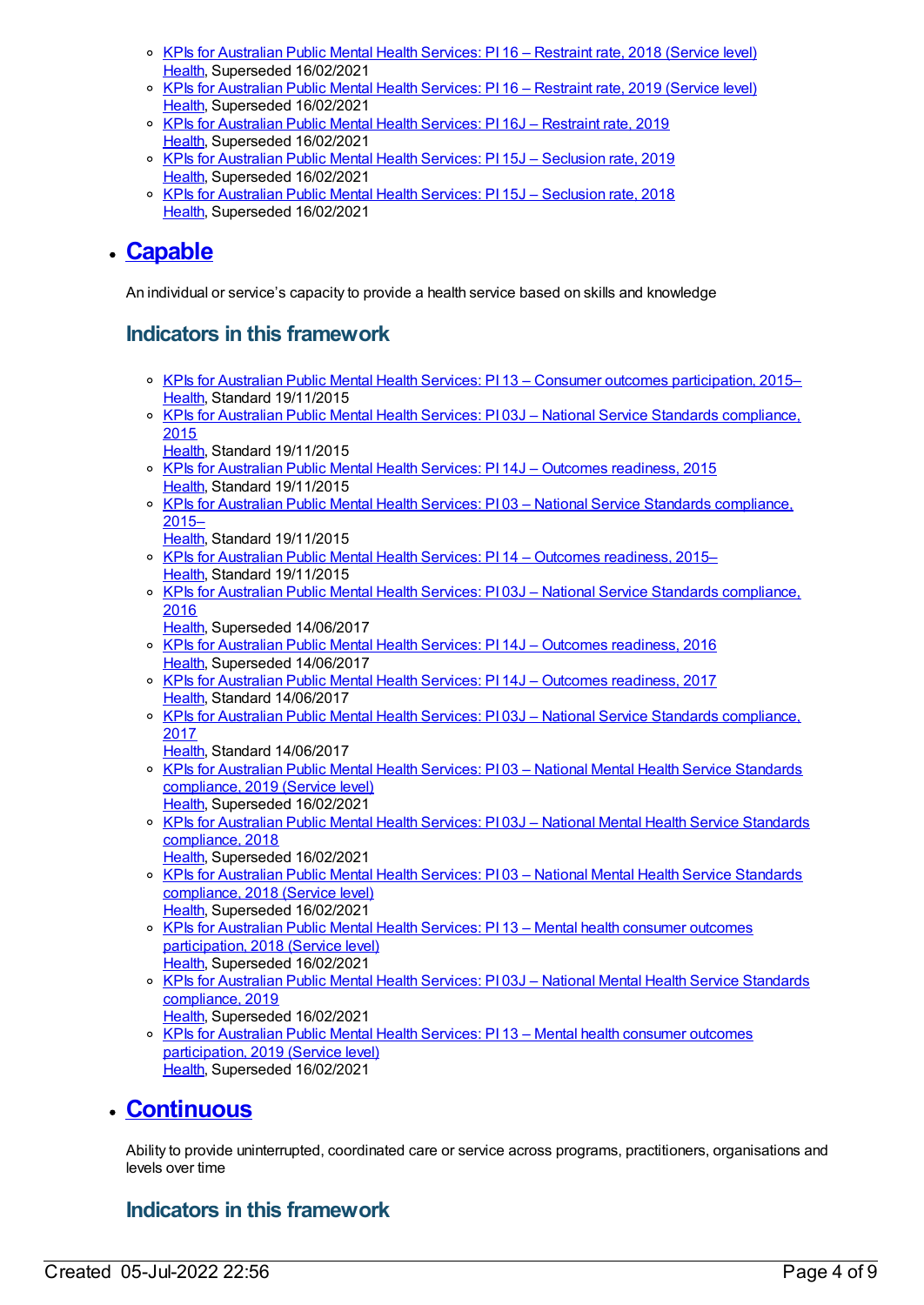- KPIs for Australian Public Mental Health Services: PI 02J 28 day [readmission](https://meteor.aihw.gov.au/content/585913) rate, 2015 [Health](https://meteor.aihw.gov.au/RegistrationAuthority/12), Standard 19/11/2015
- KPIs for Australian Public Mental Health Services: PI 11J Rate of [pre-admission](https://meteor.aihw.gov.au/content/596972) community care, 2015 [Health](https://meteor.aihw.gov.au/RegistrationAuthority/12), Standard 19/11/2015
- o KPIs for Australian Public Mental Health Services: PI 12J Rate of [post-discharge](https://meteor.aihw.gov.au/content/596977) community care, 2015
	- [Health](https://meteor.aihw.gov.au/RegistrationAuthority/12), Standard 19/11/2015
- o KPIs for Australian Public Mental Health Services: PI 02 28 day [readmission](https://meteor.aihw.gov.au/content/584044) rate, 2015-[Health](https://meteor.aihw.gov.au/RegistrationAuthority/12), Standard 19/11/2015
- o KPIs for Australian Public Mental Health Services: PI 11 Rate of [pre-admission](https://meteor.aihw.gov.au/content/584236) community care, 2015– [Health](https://meteor.aihw.gov.au/RegistrationAuthority/12), Standard 19/11/2015
- KPIs for Australian Public Mental Health Services: PI 12 Rate of [post-discharge](https://meteor.aihw.gov.au/content/584238) community care, 2015–
	- [Health](https://meteor.aihw.gov.au/RegistrationAuthority/12), Standard 19/11/2015
- KPIs for Australian Public Mental Health Services: PI 02J 28 day [readmission](https://meteor.aihw.gov.au/content/630360) rate, 2016 [Health](https://meteor.aihw.gov.au/RegistrationAuthority/12), Superseded 14/06/2017
- KPIs for Australian Public Mental Health Services: PI 11J Rate of [pre-admission](https://meteor.aihw.gov.au/content/630390) community care, 2016 [Health](https://meteor.aihw.gov.au/RegistrationAuthority/12), Superseded 14/06/2017
- o KPIs for Australian Public Mental Health Services: PI 12J Rate of [post-discharge](https://meteor.aihw.gov.au/content/630392) community care, 2016
- [Health](https://meteor.aihw.gov.au/RegistrationAuthority/12), Superseded 14/06/2017
- KPIs for Australian Public Mental Health Services: PI 11J Rate of [pre-admission](https://meteor.aihw.gov.au/content/663836) community care, 2017 [Health](https://meteor.aihw.gov.au/RegistrationAuthority/12), Standard 14/06/2017
- o KPIs for Australian Public Mental Health Services: PI 12J Rate of [post-discharge](https://meteor.aihw.gov.au/content/663838) community care, 2017
- [Health](https://meteor.aihw.gov.au/RegistrationAuthority/12), Standard 14/06/2017 KPIs for Australian Public Mental Health Services: PI 02J – 28 day [readmission](https://meteor.aihw.gov.au/content/663806) rate, 2017
- [Health](https://meteor.aihw.gov.au/RegistrationAuthority/12), Standard 14/06/2017
- KPIs for Australian Public Mental Health Services: PI 02J Mental health [readmissions](https://meteor.aihw.gov.au/content/692976) to hospital, 2018 [Health](https://meteor.aihw.gov.au/RegistrationAuthority/12), Superseded 16/02/2021
- KPIs for Australian Public Mental Health Services: PI 11J [Pre-admission](https://meteor.aihw.gov.au/content/692993) community mental health care, 2018
	- [Health](https://meteor.aihw.gov.au/RegistrationAuthority/12), Superseded 16/02/2021
- o KPIs for Australian Public Mental Health Services: PI 12J [Post-discharge](https://meteor.aihw.gov.au/content/692995) community mental health care, 2018
	- [Health](https://meteor.aihw.gov.au/RegistrationAuthority/12), Superseded 16/02/2021
- o KPIs for Australian Public Mental Health Services: PI 12J [Post-discharge](https://meteor.aihw.gov.au/content/709386) community mental health care, 2019
	- [Health](https://meteor.aihw.gov.au/RegistrationAuthority/12), Superseded 16/02/2021
- KPIs for Australian Public Mental Health Services: PI 02J Mental health [readmissions](https://meteor.aihw.gov.au/content/709394) to hospital, 2019 [Health](https://meteor.aihw.gov.au/RegistrationAuthority/12), Superseded 16/02/2021
- o KPIs for Australian Public Mental Health Services: PI 12 [Post-discharge](https://meteor.aihw.gov.au/content/712101) community mental health care, 2019 (Service level)
- [Health](https://meteor.aihw.gov.au/RegistrationAuthority/12), Superseded 16/02/2021 o KPIs for Australian Public Mental Health Services: PI 12 – [Post-discharge](https://meteor.aihw.gov.au/content/633048) community mental health care, 2018 (Service level)
- [Health](https://meteor.aihw.gov.au/RegistrationAuthority/12), Superseded 16/02/2021 o KPIs for Australian Public Mental Health Services: PI 11 – [Pre-admission](https://meteor.aihw.gov.au/content/712104) community mental health care, 2019 (Service level) [Health](https://meteor.aihw.gov.au/RegistrationAuthority/12), Superseded 16/02/2021
- KPIs for Australian Public Mental Health Services: PI 11 [Pre-admission](https://meteor.aihw.gov.au/content/633046) community mental health care, 2018 (Service level) [Health](https://meteor.aihw.gov.au/RegistrationAuthority/12), Superseded 16/02/2021
- KPIs for Australian Public Mental Health Services: PI 02 28 day mental health [readmissions,](https://meteor.aihw.gov.au/content/633017) 2018 (Service level) [Health](https://meteor.aihw.gov.au/RegistrationAuthority/12), Superseded 16/02/2021
- o KPIs for Australian Public Mental Health Services: PI 02 Mental health [readmissions](https://meteor.aihw.gov.au/content/712092) to hospital, 2019 (Service level) [Health](https://meteor.aihw.gov.au/RegistrationAuthority/12), Superseded 16/02/2021

# **[Effective](https://meteor.aihw.gov.au/content/584872)**

Care, intervention or action achieves desired outcome

#### **Indicators in this framework**

o KPIs for Australian Public Mental Health Services: PI 02J - 28 day [readmission](https://meteor.aihw.gov.au/content/585913) rate, 2015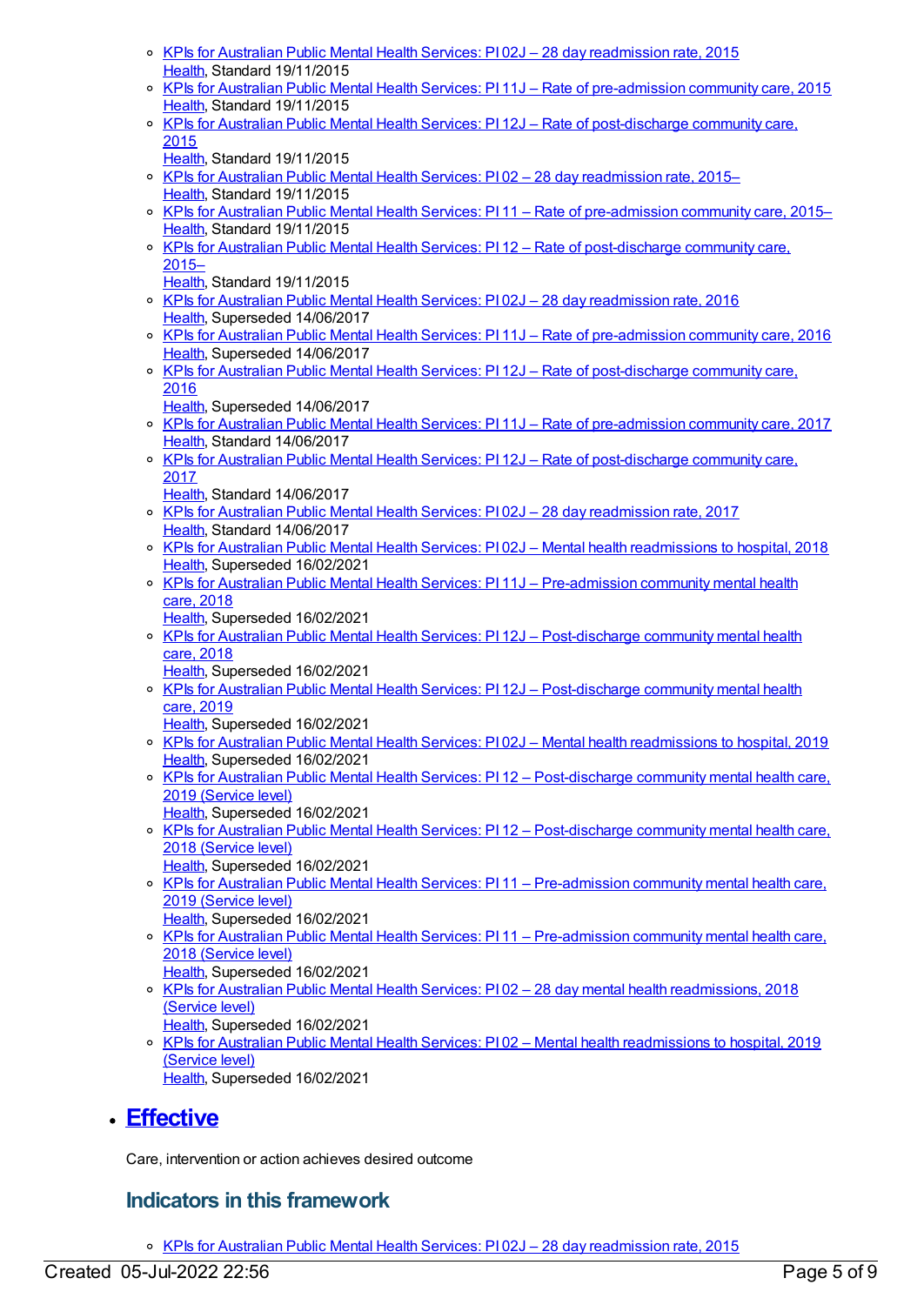[Health](https://meteor.aihw.gov.au/RegistrationAuthority/12), Standard 19/11/2015

- KPIs for Australian Public Mental Health Services: PI 01J Change in [consumer's](https://meteor.aihw.gov.au/content/584821) clinical outcomes, 2015
- [Health](https://meteor.aihw.gov.au/RegistrationAuthority/12), Standard 19/11/2015 o KPIs for Australian Public Mental Health Services: PI01 – Change in [consumer's](https://meteor.aihw.gov.au/content/584024) clinical outcomes, 2015–
	- [Health](https://meteor.aihw.gov.au/RegistrationAuthority/12), Standard 19/11/2015
- o KPIs for Australian Public Mental Health Services: PI 02 28 day [readmission](https://meteor.aihw.gov.au/content/584044) rate, 2015– [Health](https://meteor.aihw.gov.au/RegistrationAuthority/12), Standard 19/11/2015
- o KPIs for Australian Public Mental Health Services: PI 01J Change in [consumer's](https://meteor.aihw.gov.au/content/630358) clinical outcomes, 2016
- [Health](https://meteor.aihw.gov.au/RegistrationAuthority/12), Superseded 14/06/2017
- o KPIs for Australian Public Mental Health Services: PI 02J 28 day [readmission](https://meteor.aihw.gov.au/content/630360) rate, 2016 [Health](https://meteor.aihw.gov.au/RegistrationAuthority/12), Superseded 14/06/2017
- KPIs for Australian Public Mental Health Services: PI 02J 28 day [readmission](https://meteor.aihw.gov.au/content/663806) rate, 2017 [Health](https://meteor.aihw.gov.au/RegistrationAuthority/12), Standard 14/06/2017
- KPIs for Australian Public Mental Health Services: PI 01J Change in [consumer's](https://meteor.aihw.gov.au/content/663800) clinical outcomes, 2017
	- [Health](https://meteor.aihw.gov.au/RegistrationAuthority/12), Standard 14/06/2017
- KPIs for Australian Public Mental Health Services: PI 02J Mental health [readmissions](https://meteor.aihw.gov.au/content/692976) to hospital, 2018 [Health](https://meteor.aihw.gov.au/RegistrationAuthority/12), Superseded 16/02/2021
- KPIs for Australian Public Mental Health Services: PI 01 Change in mental health [consumer's](https://meteor.aihw.gov.au/content/693117) clinical outcomes, 2018 (Service level) [Health](https://meteor.aihw.gov.au/RegistrationAuthority/12), Superseded 16/02/2021
- KPIs for Australian Public Mental Health Services: PI 01 Changes in mental health [consumers'](https://meteor.aihw.gov.au/content/712080) clinical outcomes, 2019 (Service level) [Health](https://meteor.aihw.gov.au/RegistrationAuthority/12), Superseded 16/02/2021
- KPIs for Australian Public Mental Health Services: PI 02J Mental health [readmissions](https://meteor.aihw.gov.au/content/709394) to hospital, 2019 [Health](https://meteor.aihw.gov.au/RegistrationAuthority/12), Superseded 16/02/2021
- o KPIs for Australian Public Mental Health Services: PI 01J Change in mental health [consumer's](https://meteor.aihw.gov.au/content/692974) clinical outcomes, 2018
- [Health](https://meteor.aihw.gov.au/RegistrationAuthority/12), Superseded 16/02/2021 o KPIs for Australian Public Mental Health Services: PI 01J – Change in mental health [consumer's](https://meteor.aihw.gov.au/content/709398) clinical outcomes, 2019
- [Health](https://meteor.aihw.gov.au/RegistrationAuthority/12), Superseded 16/02/2021
- KPIs for Australian Public Mental Health Services: PI 02 28 day mental health [readmissions,](https://meteor.aihw.gov.au/content/633017) 2018 (Service level)
- [Health](https://meteor.aihw.gov.au/RegistrationAuthority/12), Superseded 16/02/2021 o KPIs for Australian Public Mental Health Services: PI 02 – Mental health [readmissions](https://meteor.aihw.gov.au/content/712092) to hospital, 2019 (Service level)
	- [Health](https://meteor.aihw.gov.au/RegistrationAuthority/12), Superseded 16/02/2021

# **[Efficient](https://meteor.aihw.gov.au/content/584870)**

Achieving desired results with most cost effective use of resources

- KPIs for [Australian](https://meteor.aihw.gov.au/content/584306) Public Mental Health Services: PI 04J Average length of acute inpatient stay, 2015 [Health](https://meteor.aihw.gov.au/RegistrationAuthority/12), Standard 19/11/2015
- o KPIs for [Australian](https://meteor.aihw.gov.au/content/597092) Public Mental Health Services: PI 05J Average cost per acute admitted patient day, 2015
	- [Health](https://meteor.aihw.gov.au/RegistrationAuthority/12), Standard 19/11/2015
- o KPIs for Australian Public Mental Health Services: PI 06J Average treatment days per [three-month](https://meteor.aihw.gov.au/content/597095) community care period, 2015 [Health](https://meteor.aihw.gov.au/RegistrationAuthority/12), Standard 19/11/2015
- o KPIs for Australian Public Mental Health Services: PI 07J Average cost per [community](https://meteor.aihw.gov.au/content/597098) treatment day, 2015
	- [Health](https://meteor.aihw.gov.au/RegistrationAuthority/12), Standard 19/11/2015
- o KPIs for [Australian](https://meteor.aihw.gov.au/content/584068) Public Mental Health Services: PI04 Average length of acute inpatient stay, 2015-[Health](https://meteor.aihw.gov.au/RegistrationAuthority/12), Standard 19/11/2015
- o KPIs for [Australian](https://meteor.aihw.gov.au/content/583849) Public Mental Health Services: PI 05 Average cost per acute admitted patient day, 2015–
- [Health](https://meteor.aihw.gov.au/RegistrationAuthority/12), Standard 19/11/2015
- o KPIs for Australian Public Mental Health Services: P106 Average treatment days per [three-month](https://meteor.aihw.gov.au/content/584195) community care period, 2015– [Health](https://meteor.aihw.gov.au/RegistrationAuthority/12), Standard 19/11/2015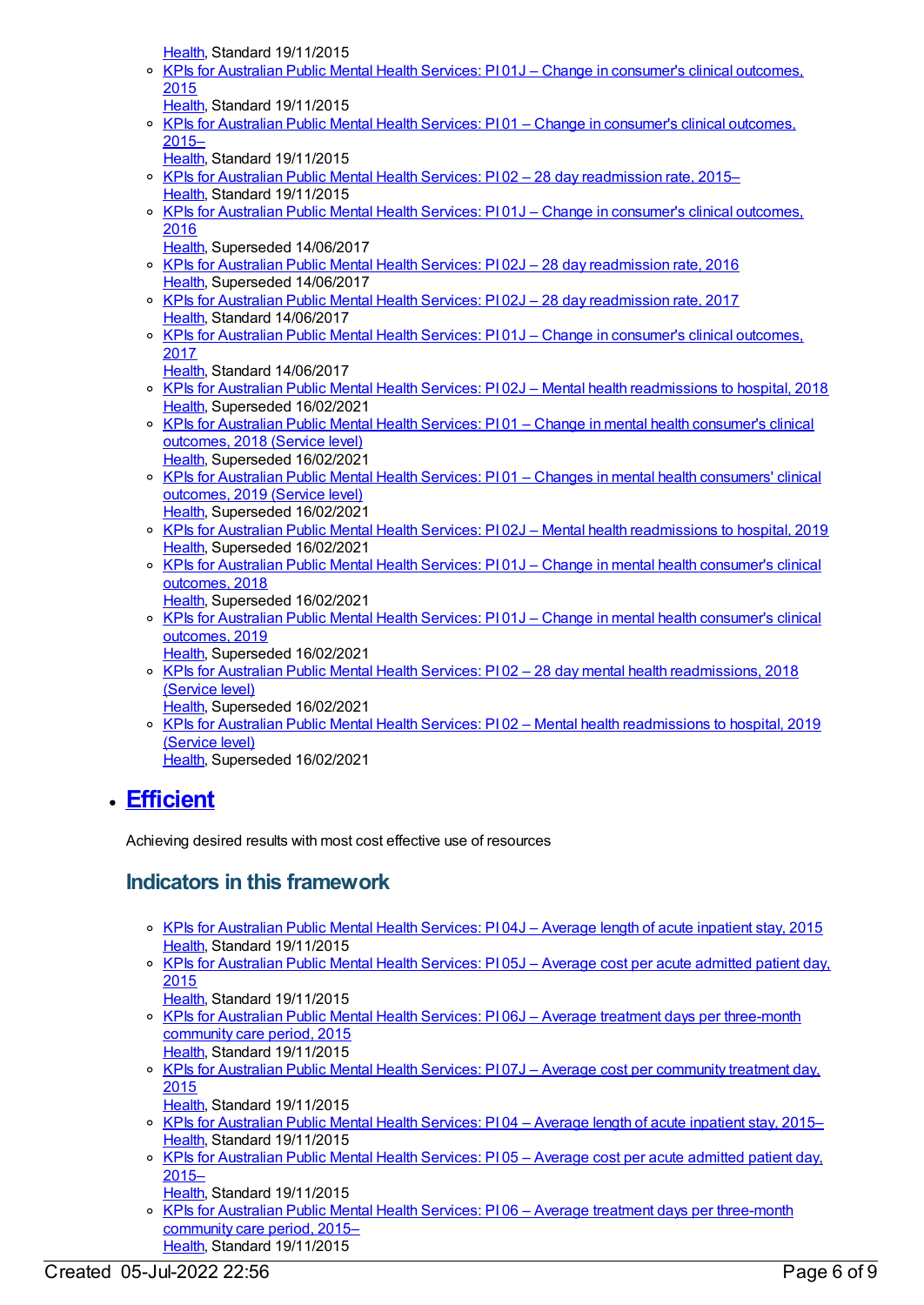o KPIs for Australian Public Mental Health Services: PI 07 – Average cost per [community](https://meteor.aihw.gov.au/content/584220) treatment day,  $2015 -$ 

[Health](https://meteor.aihw.gov.au/RegistrationAuthority/12), Standard 19/11/2015

- o KPIs for [Australian](https://meteor.aihw.gov.au/content/630367) Public Mental Health Services: PI 04J Average length of acute inpatient stay, 2016 [Health](https://meteor.aihw.gov.au/RegistrationAuthority/12), Superseded 14/06/2017
- KPIs for [Australian](https://meteor.aihw.gov.au/content/630372) Public Mental Health Services: PI 05J Average cost per acute admitted patient day, 2016
	- [Health](https://meteor.aihw.gov.au/RegistrationAuthority/12), Superseded 14/06/2017
- o KPIs for Australian Public Mental Health Services: PI 06J Average treatment days per [three-month](https://meteor.aihw.gov.au/content/630375) community care period, 2016 [Health](https://meteor.aihw.gov.au/RegistrationAuthority/12), Superseded 14/06/2017
- KPIs for Australian Public Mental Health Services: PI 07J Average cost per [community](https://meteor.aihw.gov.au/content/630380) treatment day, 2016
	- [Health](https://meteor.aihw.gov.au/RegistrationAuthority/12), Superseded 14/06/2017
- KPIs for [Australian](https://meteor.aihw.gov.au/content/663813) Public Mental Health Services: PI 04J Average length of acute inpatient stay, 2017 [Health](https://meteor.aihw.gov.au/RegistrationAuthority/12), Standard 14/06/2017
- KPIs for [Australian](https://meteor.aihw.gov.au/content/663815) Public Mental Health Services: PI 05J Average cost per acute admitted patient day, 2017
	- [Health](https://meteor.aihw.gov.au/RegistrationAuthority/12), Standard 14/06/2017
- o KPIs for Australian Public Mental Health Services: PI 06J Average treatment days per [three-month](https://meteor.aihw.gov.au/content/663819) community care period, 2017 [Health](https://meteor.aihw.gov.au/RegistrationAuthority/12), Standard 14/06/2017
- o KPIs for Australian Public Mental Health Services: PI 07J Average cost per [community](https://meteor.aihw.gov.au/content/663822) treatment day, 2017
	- [Health](https://meteor.aihw.gov.au/RegistrationAuthority/12), Standard 14/06/2017
- KPIs for [Australian](https://meteor.aihw.gov.au/content/712072) Public Mental Health Services: PI 05 Average cost per acute mental health admitted patient day, 2019 (Service level) [Health](https://meteor.aihw.gov.au/RegistrationAuthority/12), Superseded 16/02/2021
- o KPIs for [Australian](https://meteor.aihw.gov.au/content/633031) Public Mental Health Services: PI 05 Average cost per acute mental health admitted patient day, 2018 (Service level) [Health](https://meteor.aihw.gov.au/RegistrationAuthority/12), Superseded 16/02/2021
- KPIs for [Australian](https://meteor.aihw.gov.au/content/692983) Public Mental Health Services: PI 05J Average cost per acute mental health admitted patient day, 2018 [Health](https://meteor.aihw.gov.au/RegistrationAuthority/12), Superseded 16/02/2021
- KPIs for [Australian](https://meteor.aihw.gov.au/content/633023) Public Mental Health Services: PI 04 Average length of acute mental health inpatient stay, 2018 (Service level)
- [Health](https://meteor.aihw.gov.au/RegistrationAuthority/12), Superseded 16/02/2021 KPIs for Australian Public Mental Health Services: PI 06 – Average treatment days per [three-month](https://meteor.aihw.gov.au/content/633033) community mental health care period, 2018 (Service level) [Health](https://meteor.aihw.gov.au/RegistrationAuthority/12), Superseded 16/02/2021
- KPIs for Australian Public Mental Health Services: PI 07 Average cost per [community](https://meteor.aihw.gov.au/content/633038) mental health treatment day, 2018 (Service level) [Health](https://meteor.aihw.gov.au/RegistrationAuthority/12), Superseded 16/02/2021
- KPIs for [Australian](https://meteor.aihw.gov.au/content/709403) Public Mental Health Services: PI 04J Average length of acute mental health inpatient stay, 2019
- [Health](https://meteor.aihw.gov.au/RegistrationAuthority/12), Superseded 16/02/2021
- o KPIs for [Australian](https://meteor.aihw.gov.au/content/709407) Public Mental Health Services: PI 05J Average cost per acute mental health admitted patient day, 2019 [Health](https://meteor.aihw.gov.au/RegistrationAuthority/12), Superseded 16/02/2021
- o KPIs for [Australian](https://meteor.aihw.gov.au/content/712076) Public Mental Health Services: PI 04 Average length of acute mental health inpatient stay, 2019 (Service level)
- [Health](https://meteor.aihw.gov.au/RegistrationAuthority/12), Superseded 16/02/2021 o KPIs for Australian Public Mental Health Services: PI06 - Average treatment days per [three-month](https://meteor.aihw.gov.au/content/712078) community mental health care period, 2019 (Service level) [Health](https://meteor.aihw.gov.au/RegistrationAuthority/12), Superseded 16/02/2021
- <sup>o</sup> KPIs for Australian Public Mental Health Services: PI 07 Average cost per [community](https://meteor.aihw.gov.au/content/712074) mental health treatment day, 2019 (Service level) [Health](https://meteor.aihw.gov.au/RegistrationAuthority/12), Superseded 16/02/2021
- o KPIs for [Australian](https://meteor.aihw.gov.au/content/692981) Public Mental Health Services: PI 04J Average length of acute mental health inpatient stay, 2018
- [Health](https://meteor.aihw.gov.au/RegistrationAuthority/12), Superseded 16/02/2021
- KPIs for Australian Public Mental Health Services: PI 06J Average treatment days per [three-month](https://meteor.aihw.gov.au/content/692985) community mental health care period, 2018 [Health](https://meteor.aihw.gov.au/RegistrationAuthority/12), Superseded 16/02/2021
- KPIs for Australian Public Mental Health Services: PI 06J Average treatment days per [three-month](https://meteor.aihw.gov.au/content/709400) community mental health care period, 2019 [Health](https://meteor.aihw.gov.au/RegistrationAuthority/12), Superseded 16/02/2021
- o KPIs for Australian Public Mental Health Services: PI 07J Average cost per [community](https://meteor.aihw.gov.au/content/692987) mental health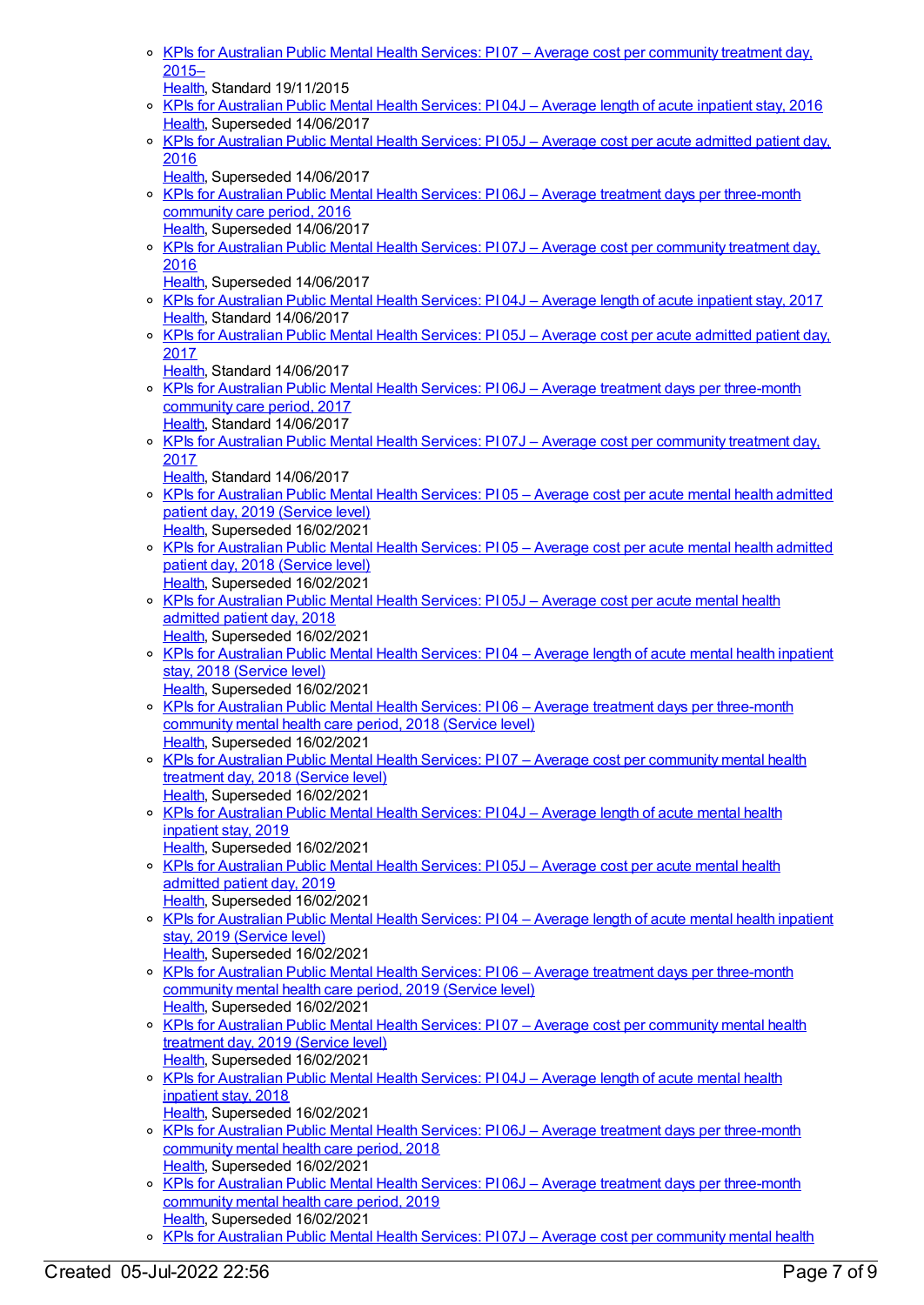treatment day, 2018 [Health](https://meteor.aihw.gov.au/RegistrationAuthority/12), Superseded 16/02/2021

KPIs for Australian Public Mental Health Services: PI 07J – Average cost per [community](https://meteor.aihw.gov.au/content/709405) mental health treatment day, 2019

[Health](https://meteor.aihw.gov.au/RegistrationAuthority/12), Superseded 16/02/2021

## **[Responsive](https://meteor.aihw.gov.au/content/584869)**

Service provides respect for persons and is consumer and carer orientated: respect for dignity, confidential, participate in choices, prompt, quality of amenities, access to social support networks, and choice provider

## **Indicators in this framework**

- o KPIs for Australian Public Mental Health Services: PI 13 Consumer outcomes [participation,](https://meteor.aihw.gov.au/content/596814) 2015– [Health](https://meteor.aihw.gov.au/RegistrationAuthority/12), Standard 19/11/2015
- o KPIs for Australian Public Mental Health Services: PI 13 Mental health consumer outcomes [participation,](https://meteor.aihw.gov.au/content/693357) 2018 (Service level) [Health](https://meteor.aihw.gov.au/RegistrationAuthority/12), Superseded 16/02/2021
- o KPIs for Australian Public Mental Health Services: PI 13 Mental health consumer outcomes [participation,](https://meteor.aihw.gov.au/content/712086) 2019 (Service level) [Health](https://meteor.aihw.gov.au/RegistrationAuthority/12), Superseded 16/02/2021

#### **[Safe](https://meteor.aihw.gov.au/content/584866)**

Potential risks of an intervention or the environment are identified and avoided or minimised

## **Indicators in this framework**

- o KPIs for Australian Public Mental Health Services: PI 12J Rate of [post-discharge](https://meteor.aihw.gov.au/content/596977) community care, 2015
	- [Health](https://meteor.aihw.gov.au/RegistrationAuthority/12), Standard 19/11/2015
- KPIs for [Australian](https://meteor.aihw.gov.au/content/596858) Public Mental Health Services: PI 15J Rate of seclusion, 2015 [Health](https://meteor.aihw.gov.au/RegistrationAuthority/12), Standard 19/11/2015
- o KPIs for Australian Public Mental Health Services: PI 12 Rate of [post-discharge](https://meteor.aihw.gov.au/content/584238) community care, 2015–
	- [Health](https://meteor.aihw.gov.au/RegistrationAuthority/12), Standard 19/11/2015
- o KPIs for [Australian](https://meteor.aihw.gov.au/content/584248) Public Mental Health Services: PI 15 Rate of seclusion, 2015– [Health](https://meteor.aihw.gov.au/RegistrationAuthority/12), Standard 19/11/2015
- KPIs for Australian Public Mental Health Services: PI 12J Rate of [post-discharge](https://meteor.aihw.gov.au/content/630392) community care, 2016

[Health](https://meteor.aihw.gov.au/RegistrationAuthority/12), Superseded 14/06/2017

- o KPIs for [Australian](https://meteor.aihw.gov.au/content/630396) Public Mental Health Services: PI 15J Rate of seclusion, 2016 [Health](https://meteor.aihw.gov.au/RegistrationAuthority/12), Superseded 14/06/2017
- KPIs for Australian Public Mental Health Services: PI 12J Rate of [post-discharge](https://meteor.aihw.gov.au/content/663838) community care, 2017
- [Health](https://meteor.aihw.gov.au/RegistrationAuthority/12), Standard 14/06/2017
- o KPIs for [Australian](https://meteor.aihw.gov.au/content/663842) Public Mental Health Services: PI 15J Rate of seclusion, 2017 [Health](https://meteor.aihw.gov.au/RegistrationAuthority/12), Standard 14/06/2017
- KPIs for Australian Public Mental Health Services: PI 12J [Post-discharge](https://meteor.aihw.gov.au/content/692995) community mental health care, 2018
- [Health](https://meteor.aihw.gov.au/RegistrationAuthority/12), Superseded 16/02/2021
- <sup>o</sup> KPIs for Australian Public Mental Health Services: PI 12J [Post-discharge](https://meteor.aihw.gov.au/content/709386) community mental health care, 2019
	- [Health](https://meteor.aihw.gov.au/RegistrationAuthority/12), Superseded 16/02/2021
- KPIs for [Australian](https://meteor.aihw.gov.au/content/712110) Public Mental Health Services: PI 15 Seclusion rate, 2019 (Service level) [Health](https://meteor.aihw.gov.au/RegistrationAuthority/12), Superseded 16/02/2021
- KPIs for [Australian](https://meteor.aihw.gov.au/content/633052) Public Mental Health Services: PI 15 Seclusion rate, 2018 (Service level) [Health](https://meteor.aihw.gov.au/RegistrationAuthority/12), Superseded 16/02/2021
- o KPIs for [Australian](https://meteor.aihw.gov.au/content/709380) Public Mental Health Services: PI 15J Seclusion rate, 2019 [Health](https://meteor.aihw.gov.au/RegistrationAuthority/12), Superseded 16/02/2021
- o KPIs for [Australian](https://meteor.aihw.gov.au/content/692999) Public Mental Health Services: PI 15J Seclusion rate, 2018 [Health](https://meteor.aihw.gov.au/RegistrationAuthority/12), Superseded 16/02/2021
- o KPIs for Australian Public Mental Health Services: PI 12 [Post-discharge](https://meteor.aihw.gov.au/content/712101) community mental health care, 2019 (Service level) [Health](https://meteor.aihw.gov.au/RegistrationAuthority/12), Superseded 16/02/2021